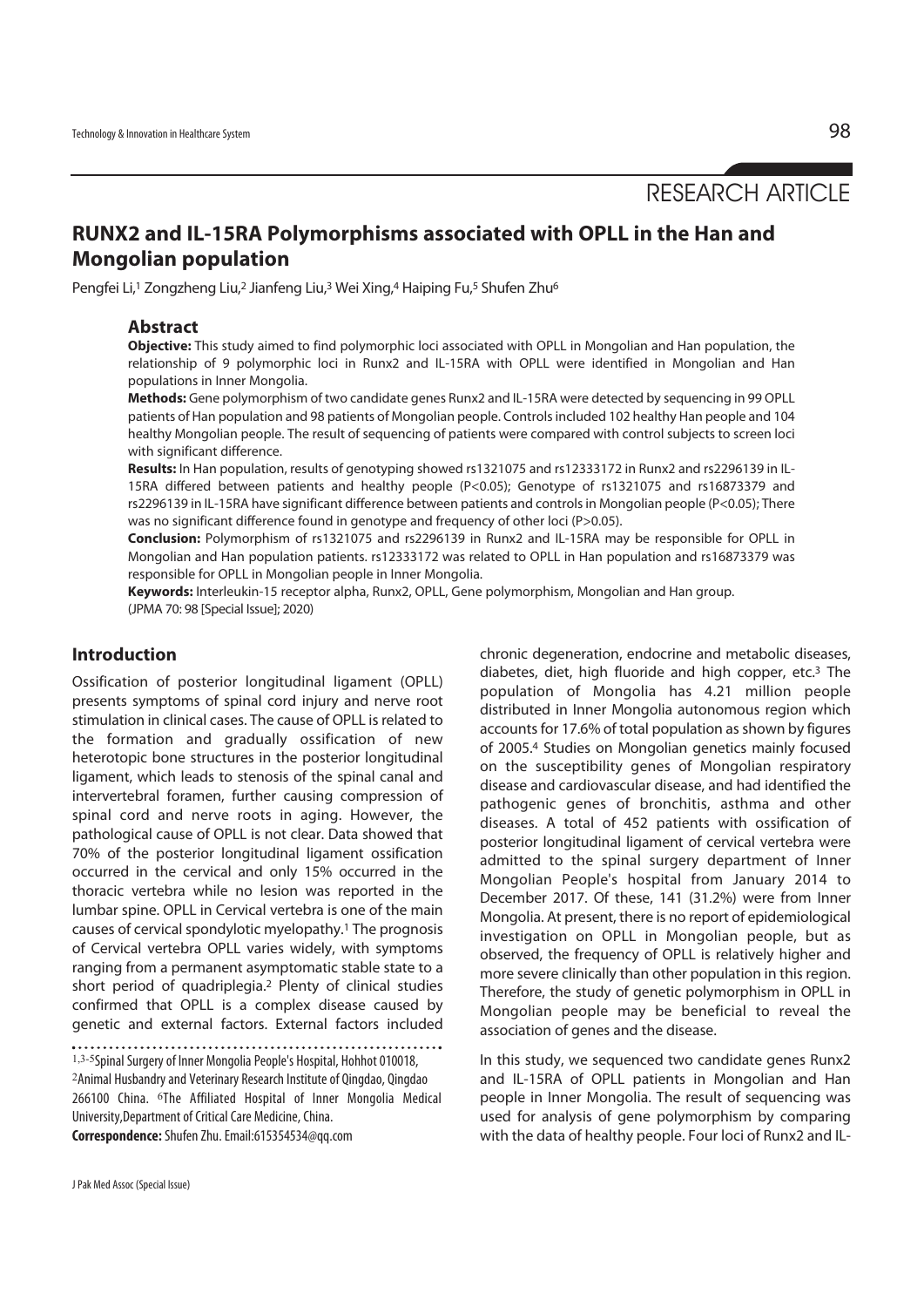15RA with significant difference were screened in Mongolian and Han people and the relationship determined with OPLL.

### **Patients and Methods**

It was a comparative study with convenient sampling in which Mongolian patients with OPLL who were admitted to Inner Mongolia People's Hospital form January 2014 to December 2017 were selected as study subjects. Healthy people in the corresponding period were selected as control subjects. All OPLL patients and healthy people lived in Inner Mongolia for over three generations, and they had no relationship, no disease, no history of interracial marriage, no chronic disorders

**Table-1:** PCR primers used in the multiplex PCR system.

**Extraction of genomic DNA:** Genomic DNA was extracted from 3 mL EDTA anticoagulated peripheral venous blood using the whole blood genomic DNA extraction kit provided by TIANGEN biochemical technology, DNA samples were stored at -80°C.

**Primers:** Primers were designed according to sequences provided by GenBank. SNP sites and their flanked conservative sequences were target sequences for designing on NCBI. Theoretical annealing temperature Tm was set between 55°C to 65°C; (G+C) content ranged from 40%~70%; Amplified fragment size was less than 800 bp. Primers were synthesized by Shanghai bioengineering company and shown in Table-1.

| Gene                      | SNP ID     | <b>Forward primer sequence</b> | <b>Reverse primer sequence</b> |
|---------------------------|------------|--------------------------------|--------------------------------|
| RUNX2                     | rs1321075  | <b>CTCCACGTCTGGCTTACCAC</b>    | CTGAAAGGTGGTGAGAGGCT           |
|                           | rs12333172 | GGTACAGTGATCCTGGCATGT          | GTGCCCTGCCTCGTACAATA           |
|                           | rs967588   | TGAGGGTTACTGACCATGTGA          |                                |
| TATAGTCAAGCAATAAGGCCATAAC |            |                                |                                |
|                           | rs16873379 | TGGTGGGAGGGAACCAAAGA           | AGAAGCTATGCTTTTGCATGAGTTA      |
|                           | rs3749863  | CCACAGAGAACACAGCGGAT           | CAGTGCCTCCAAGGGTTCTT           |
| IL15RA                    | rs2296139  | CCTGAGGCACCCCTAGGATA           | TAGCCTCAGACCTCAGCACA           |
|                           | rs2228059  | CTCAAGGAGCAGTTGGCTGT           | GTATAAAGCTGCCTTGTGCCG          |
|                           | rs3136618  | <b>CTCAGTGAGCTACCCTGCTTG</b>   | GCTGTGAAGAGCTGACCTTGA          |
|                           | rs2296135  | TGTCCATGTGTGCAGAGCAG           | AGAAGAGGTGCAAGGAAGCG           |

PCR: Polymerase chain reaction.

such as hypertension and diabetes, no malignancy, autoimmune diseases and other familial genetic diseases. There were 98 Mongolian OPLL patients, with ages ranging between 39-78 years, (mean age 58±11.9 years). There were 99 cases of OPLL patients of the Han nationality, with ages between 36 to 80 years (mean age 56±10.8 years). Cervical spine CT was performed in all cases to diagnose or exclude OPLL. The control group consisted of 104 healthy Mongolians and 102 healthy Han Chinese with no significant difference in age and gender composition (P>0.05). All cases provided written informed consent for this study.

The comparative study usedGene polymorphism of two candidate genes Runx2 and IL-15RA detected by sequencing in 99 OPLL patients of Han population and 98 patients of Mongolian people. The control subjects included 102 healthy Han people and 104 healthy Mongolian people who were also tested. The result of sequencing of patients were compared with control subjects to screen loci with significant difference.

**PCR Amplification of target fragment: Primers were** synthesized and DNA templates were determined to be qualified before PCR. The PCR mixture included 1 μl DNA template, 0.5 μl polymerase, 2.5 μl PCR buffer, 0.5 μl forward and reverse primers, 0.5  $\mu$ ldNTPs and 19.5  $\mu$ l ddH2O. Then the mixture was denatured at 95°C for 3 min firstly, then followed by 35 cycles of denaturation at 95°C for 30 s, annealing at 50-60°C for 30 s and elongation at 72°C for 30 s, the final elongation maintained 10 min at 72°C.

**DNA sequencing:** ABI's BDT3.1 sequencing kit (BigDye Terminator v3.1) was used for sequencing according to the BDT3.1 operating manual. The alcohol precipitation method in the BDT3.1 manual was used to purify the products, which is then dried and stored at 4°C in dark. The purified dry products were added to 10 μl formamide and fully dissolved for denaturation. Then the denaturation reaction was performed in a PCR apparatus. Finally, samples were sequenced by using 3730XL.

**Data analysis:** SPSS 18.0 statistical software was used for data analysis. The measurement data of normal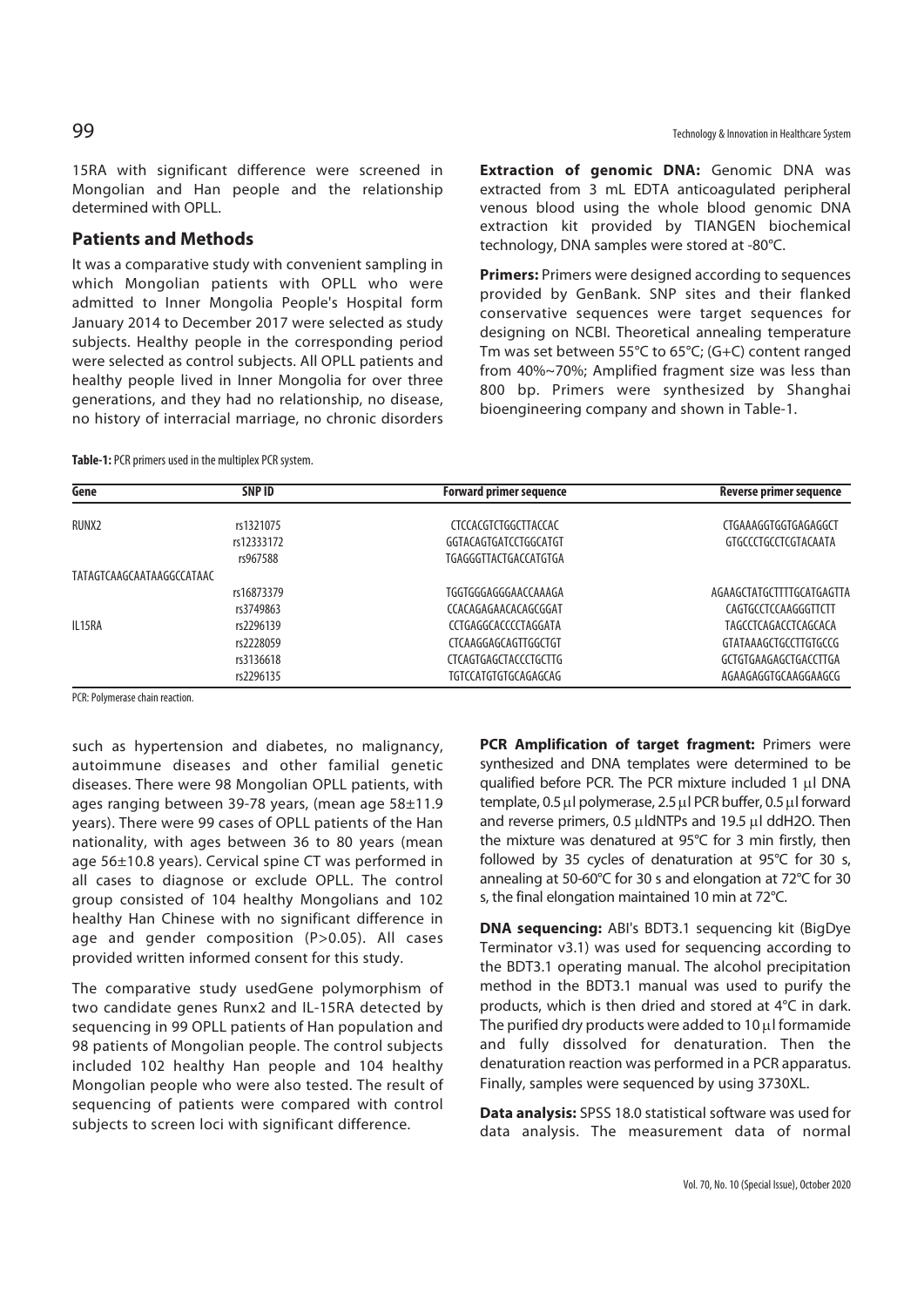distribution was expressed as x±s, Student's T test was used for the comparison of 2 sample means and F test was used for the comparison of multiple sample means. Gene frequency was calculated by gene counting method and genotype distribution was analyzed by chisquare test for detection of Hardy-Weinberg equilibrium. Genotype and allele frequency were compared between groups using chi-square test and OR value and 95% CI were calculated. P<0.05 was considered statistically significant.

### **Results**

Three genotypes of Runx2 and IL-15RA can be detected in all 102 healthy Han Chinese and 104 healthy

Mongolian people. Chi-square test was used for comparison of genotypes and allele frequency of these loci, there was no statistically significant difference as shown in Table-2.

Chi-square test was used to compare the genotype and allele frequency distribution of RUNX2 and IL15RA loci between OPLL patients of Han nationality and healthy Han nationality. The results showed that the genotype AA, AC and CC of rs1321075 loci in 102 cases of healthy Han nationality and 99 cases of OPLL patients of Han nationality had significant differences (P<0.05) statistically. The OR value (95%CI) was 4.311 (1.533,12.122), 0.108 (0.049,0.238) and 3.000 (1.665,5.406), respectively. The result of comparison in

**Table-2:** Statistical association between loci and OPLL status in healthy Han and healthy Mongolian.

| 8(7.7%)<br>RUNX2<br>rs1321075<br>AA<br>5 (4.9%)<br>0.678<br>0.410<br>0.619 (0.195, 1.958)<br>AC<br>0.584<br>49 (48.0%)<br>46 (44.2%)<br>0.301<br>1.166 (0.674, 2.017)<br>CC<br>48 (47.1%)<br>50 (48.1%)<br>0.021<br>0.884<br>0.960 (0.556, 1.659)<br>A: C<br>59:145<br>62:146<br>0.039<br>0.843<br>0.958 (0.627, 1.464)<br>${\sf CC}$<br>0.645<br>rs12333172<br>64 (62.7%)<br>62 (59.6%)<br>0.212<br>1.141 (0.651, 1.999)<br>CT<br>0.746<br>40 (38.5%)<br>0.105<br>37 (36.3%)<br>0.911(0.518, 1.602)<br>$\ensuremath{\mathsf{T}}\ensuremath{\mathsf{T}}$<br>0.527<br>$1(1.0\%)$<br>$2(1.9\%)$<br>0.319<br>0.505(0.045, 5.657)<br>C: T<br>0.606<br>165:39<br>164:44<br>0.265<br>1.135 (0.701, 1.838)<br>${\sf CC}$<br>0.888<br>rs967588<br>50 (49.0%)<br>52 (50%)<br>0.020<br>0.962(0.557, 1.660)<br>CT<br>44 (42.3%)<br>0.027<br>0.869<br>42 (41.2%)<br>0.955(0.549, 1.661)<br>$\ensuremath{\mathsf{T}}\ensuremath{\mathsf{T}}$<br>0.592<br>8(7.7%)<br>0.288<br>10 (9.8%)<br>1.304 (0.493, 3.450)<br>C: T<br>0.731<br>148:60<br>142:62<br>0.118<br>0.929(0.608, 1.418)<br>${\sf CC}$<br>0.410<br>rs16873379<br>$5(4.9\%)$<br>$8(7.7\%)$<br>0.678<br>0.619(0.195, 1.958)<br>CT<br>0.693<br>30 (28.8%)<br>0.156<br>32 (31.4%)<br>1.128 (0.622, 2.046)<br>$\ensuremath{\mathsf{T}}\ensuremath{\mathsf{T}}$<br>0.969<br>65 (63.7%)<br>0.002<br>1.011 (0.573, 1.784)<br>66 (63.5%)<br>C: T<br>0.784<br>65:42<br>66:46<br>0.075<br>1.079 (0.628, 1.852)<br>rs3749863<br>${\sf CC}$<br>0.897<br>16 (15.7%)<br>17 (16.3%)<br>0.017<br>0.952 (0.452, 2.005)<br>AC<br>0.766<br>57 (54.8%)<br>0.088<br>58 (56.9%)<br>1.087 (0.627, 1.884)<br>AA<br>0.824<br>28 (27.4%)<br>30 (28.9%)<br>0.050<br>0.933 (0.508, 1.713)<br>A: C<br>117:91<br>0.940<br>114:90<br>0.006<br>0.985 (0.668, 1.454)<br>$\mathsf{AG}$<br>rs2296139<br>0.915<br>IL15RA<br>38 (37.3%)<br>38 (36.5%)<br>0.011<br>1.031 (0.586, 1.816)<br>AA<br>0.948<br>29 (28.4%)<br>30 (28.9%)<br>0.004<br>0.098 (0.563, 1.793)<br>GG<br>0.002<br>0.964<br>35 (34.3%)<br>36 (34.6%)<br>0.987(0.555, 1.753)<br>A:G<br>96:108<br>98:110<br>0.000<br>0.991<br>0.998 (0.678, 1.469)<br>AC<br>rs2228059<br>0.668<br>42 (41.2%)<br>46 (44.2%)<br>0.196<br>0.883 (0.508, 1.534)<br>AA<br>44 (42.3%)<br>0.586<br>47 (46.1%)<br>0.297<br>1.165 (0.672, 2.020)<br>${\sf CC}$<br>14 (13.5%)<br>0.879<br>13 (12.7%)<br>0.023<br>0.939 (0.418, 2.110)<br>A: C<br>136:68<br>134:74<br>0.632<br>0.230<br>1.104 (0.735, 1.659)<br>AG<br>rs3136618<br>48 (46.2%)<br>0.023<br>0.879<br>46 (45.1%)<br>0.958 (0.554, 1.658)<br>AA<br>0.864<br>11 (10.8%)<br>12 (11.5%)<br>0.030<br>0.927 (0.389, 2.207)<br>GG<br>0.793<br>45 (44.1%)<br>44 (42.3%)<br>0.069<br>1.077 (0.620, 1.869)<br>A:G<br>68:136<br>72:136<br>0.075<br>0.784<br>0.944 (0.628, 1.420)<br>AC<br>rs2296135<br>37 (35.5%)<br>40 (38.5%)<br>0.746<br>0.105<br>0.911 (0.518, 1.602)<br>AA<br>0.671<br>55 (53.9%)<br>53 (51.0%)<br>0.181<br>1.126 (0.652, 1.946) | Gene | <b>SNP ID</b> | <b>Genotypes and alleles</b> | Healthy Han (n=102) | <b>Healthy Mongolian (n=104)</b> | $\overline{x^2}$ | <b>P</b> Value | OR (95% CI)          |
|------------------------------------------------------------------------------------------------------------------------------------------------------------------------------------------------------------------------------------------------------------------------------------------------------------------------------------------------------------------------------------------------------------------------------------------------------------------------------------------------------------------------------------------------------------------------------------------------------------------------------------------------------------------------------------------------------------------------------------------------------------------------------------------------------------------------------------------------------------------------------------------------------------------------------------------------------------------------------------------------------------------------------------------------------------------------------------------------------------------------------------------------------------------------------------------------------------------------------------------------------------------------------------------------------------------------------------------------------------------------------------------------------------------------------------------------------------------------------------------------------------------------------------------------------------------------------------------------------------------------------------------------------------------------------------------------------------------------------------------------------------------------------------------------------------------------------------------------------------------------------------------------------------------------------------------------------------------------------------------------------------------------------------------------------------------------------------------------------------------------------------------------------------------------------------------------------------------------------------------------------------------------------------------------------------------------------------------------------------------------------------------------------------------------------------------------------------------------------------------------------------------------------------------------------------------------------------------------------------------------------------------------------------------------------------------------------------------------------------------------------------------------------------------------------------------------------------------------------------------------------------------------------------------------------------------------------|------|---------------|------------------------------|---------------------|----------------------------------|------------------|----------------|----------------------|
|                                                                                                                                                                                                                                                                                                                                                                                                                                                                                                                                                                                                                                                                                                                                                                                                                                                                                                                                                                                                                                                                                                                                                                                                                                                                                                                                                                                                                                                                                                                                                                                                                                                                                                                                                                                                                                                                                                                                                                                                                                                                                                                                                                                                                                                                                                                                                                                                                                                                                                                                                                                                                                                                                                                                                                                                                                                                                                                                                      |      |               |                              |                     |                                  |                  |                |                      |
|                                                                                                                                                                                                                                                                                                                                                                                                                                                                                                                                                                                                                                                                                                                                                                                                                                                                                                                                                                                                                                                                                                                                                                                                                                                                                                                                                                                                                                                                                                                                                                                                                                                                                                                                                                                                                                                                                                                                                                                                                                                                                                                                                                                                                                                                                                                                                                                                                                                                                                                                                                                                                                                                                                                                                                                                                                                                                                                                                      |      |               |                              |                     |                                  |                  |                |                      |
|                                                                                                                                                                                                                                                                                                                                                                                                                                                                                                                                                                                                                                                                                                                                                                                                                                                                                                                                                                                                                                                                                                                                                                                                                                                                                                                                                                                                                                                                                                                                                                                                                                                                                                                                                                                                                                                                                                                                                                                                                                                                                                                                                                                                                                                                                                                                                                                                                                                                                                                                                                                                                                                                                                                                                                                                                                                                                                                                                      |      |               |                              |                     |                                  |                  |                |                      |
|                                                                                                                                                                                                                                                                                                                                                                                                                                                                                                                                                                                                                                                                                                                                                                                                                                                                                                                                                                                                                                                                                                                                                                                                                                                                                                                                                                                                                                                                                                                                                                                                                                                                                                                                                                                                                                                                                                                                                                                                                                                                                                                                                                                                                                                                                                                                                                                                                                                                                                                                                                                                                                                                                                                                                                                                                                                                                                                                                      |      |               |                              |                     |                                  |                  |                |                      |
|                                                                                                                                                                                                                                                                                                                                                                                                                                                                                                                                                                                                                                                                                                                                                                                                                                                                                                                                                                                                                                                                                                                                                                                                                                                                                                                                                                                                                                                                                                                                                                                                                                                                                                                                                                                                                                                                                                                                                                                                                                                                                                                                                                                                                                                                                                                                                                                                                                                                                                                                                                                                                                                                                                                                                                                                                                                                                                                                                      |      |               |                              |                     |                                  |                  |                |                      |
|                                                                                                                                                                                                                                                                                                                                                                                                                                                                                                                                                                                                                                                                                                                                                                                                                                                                                                                                                                                                                                                                                                                                                                                                                                                                                                                                                                                                                                                                                                                                                                                                                                                                                                                                                                                                                                                                                                                                                                                                                                                                                                                                                                                                                                                                                                                                                                                                                                                                                                                                                                                                                                                                                                                                                                                                                                                                                                                                                      |      |               |                              |                     |                                  |                  |                |                      |
|                                                                                                                                                                                                                                                                                                                                                                                                                                                                                                                                                                                                                                                                                                                                                                                                                                                                                                                                                                                                                                                                                                                                                                                                                                                                                                                                                                                                                                                                                                                                                                                                                                                                                                                                                                                                                                                                                                                                                                                                                                                                                                                                                                                                                                                                                                                                                                                                                                                                                                                                                                                                                                                                                                                                                                                                                                                                                                                                                      |      |               |                              |                     |                                  |                  |                |                      |
|                                                                                                                                                                                                                                                                                                                                                                                                                                                                                                                                                                                                                                                                                                                                                                                                                                                                                                                                                                                                                                                                                                                                                                                                                                                                                                                                                                                                                                                                                                                                                                                                                                                                                                                                                                                                                                                                                                                                                                                                                                                                                                                                                                                                                                                                                                                                                                                                                                                                                                                                                                                                                                                                                                                                                                                                                                                                                                                                                      |      |               |                              |                     |                                  |                  |                |                      |
|                                                                                                                                                                                                                                                                                                                                                                                                                                                                                                                                                                                                                                                                                                                                                                                                                                                                                                                                                                                                                                                                                                                                                                                                                                                                                                                                                                                                                                                                                                                                                                                                                                                                                                                                                                                                                                                                                                                                                                                                                                                                                                                                                                                                                                                                                                                                                                                                                                                                                                                                                                                                                                                                                                                                                                                                                                                                                                                                                      |      |               |                              |                     |                                  |                  |                |                      |
|                                                                                                                                                                                                                                                                                                                                                                                                                                                                                                                                                                                                                                                                                                                                                                                                                                                                                                                                                                                                                                                                                                                                                                                                                                                                                                                                                                                                                                                                                                                                                                                                                                                                                                                                                                                                                                                                                                                                                                                                                                                                                                                                                                                                                                                                                                                                                                                                                                                                                                                                                                                                                                                                                                                                                                                                                                                                                                                                                      |      |               |                              |                     |                                  |                  |                |                      |
|                                                                                                                                                                                                                                                                                                                                                                                                                                                                                                                                                                                                                                                                                                                                                                                                                                                                                                                                                                                                                                                                                                                                                                                                                                                                                                                                                                                                                                                                                                                                                                                                                                                                                                                                                                                                                                                                                                                                                                                                                                                                                                                                                                                                                                                                                                                                                                                                                                                                                                                                                                                                                                                                                                                                                                                                                                                                                                                                                      |      |               |                              |                     |                                  |                  |                |                      |
|                                                                                                                                                                                                                                                                                                                                                                                                                                                                                                                                                                                                                                                                                                                                                                                                                                                                                                                                                                                                                                                                                                                                                                                                                                                                                                                                                                                                                                                                                                                                                                                                                                                                                                                                                                                                                                                                                                                                                                                                                                                                                                                                                                                                                                                                                                                                                                                                                                                                                                                                                                                                                                                                                                                                                                                                                                                                                                                                                      |      |               |                              |                     |                                  |                  |                |                      |
|                                                                                                                                                                                                                                                                                                                                                                                                                                                                                                                                                                                                                                                                                                                                                                                                                                                                                                                                                                                                                                                                                                                                                                                                                                                                                                                                                                                                                                                                                                                                                                                                                                                                                                                                                                                                                                                                                                                                                                                                                                                                                                                                                                                                                                                                                                                                                                                                                                                                                                                                                                                                                                                                                                                                                                                                                                                                                                                                                      |      |               |                              |                     |                                  |                  |                |                      |
|                                                                                                                                                                                                                                                                                                                                                                                                                                                                                                                                                                                                                                                                                                                                                                                                                                                                                                                                                                                                                                                                                                                                                                                                                                                                                                                                                                                                                                                                                                                                                                                                                                                                                                                                                                                                                                                                                                                                                                                                                                                                                                                                                                                                                                                                                                                                                                                                                                                                                                                                                                                                                                                                                                                                                                                                                                                                                                                                                      |      |               |                              |                     |                                  |                  |                |                      |
|                                                                                                                                                                                                                                                                                                                                                                                                                                                                                                                                                                                                                                                                                                                                                                                                                                                                                                                                                                                                                                                                                                                                                                                                                                                                                                                                                                                                                                                                                                                                                                                                                                                                                                                                                                                                                                                                                                                                                                                                                                                                                                                                                                                                                                                                                                                                                                                                                                                                                                                                                                                                                                                                                                                                                                                                                                                                                                                                                      |      |               |                              |                     |                                  |                  |                |                      |
|                                                                                                                                                                                                                                                                                                                                                                                                                                                                                                                                                                                                                                                                                                                                                                                                                                                                                                                                                                                                                                                                                                                                                                                                                                                                                                                                                                                                                                                                                                                                                                                                                                                                                                                                                                                                                                                                                                                                                                                                                                                                                                                                                                                                                                                                                                                                                                                                                                                                                                                                                                                                                                                                                                                                                                                                                                                                                                                                                      |      |               |                              |                     |                                  |                  |                |                      |
|                                                                                                                                                                                                                                                                                                                                                                                                                                                                                                                                                                                                                                                                                                                                                                                                                                                                                                                                                                                                                                                                                                                                                                                                                                                                                                                                                                                                                                                                                                                                                                                                                                                                                                                                                                                                                                                                                                                                                                                                                                                                                                                                                                                                                                                                                                                                                                                                                                                                                                                                                                                                                                                                                                                                                                                                                                                                                                                                                      |      |               |                              |                     |                                  |                  |                |                      |
|                                                                                                                                                                                                                                                                                                                                                                                                                                                                                                                                                                                                                                                                                                                                                                                                                                                                                                                                                                                                                                                                                                                                                                                                                                                                                                                                                                                                                                                                                                                                                                                                                                                                                                                                                                                                                                                                                                                                                                                                                                                                                                                                                                                                                                                                                                                                                                                                                                                                                                                                                                                                                                                                                                                                                                                                                                                                                                                                                      |      |               |                              |                     |                                  |                  |                |                      |
|                                                                                                                                                                                                                                                                                                                                                                                                                                                                                                                                                                                                                                                                                                                                                                                                                                                                                                                                                                                                                                                                                                                                                                                                                                                                                                                                                                                                                                                                                                                                                                                                                                                                                                                                                                                                                                                                                                                                                                                                                                                                                                                                                                                                                                                                                                                                                                                                                                                                                                                                                                                                                                                                                                                                                                                                                                                                                                                                                      |      |               |                              |                     |                                  |                  |                |                      |
|                                                                                                                                                                                                                                                                                                                                                                                                                                                                                                                                                                                                                                                                                                                                                                                                                                                                                                                                                                                                                                                                                                                                                                                                                                                                                                                                                                                                                                                                                                                                                                                                                                                                                                                                                                                                                                                                                                                                                                                                                                                                                                                                                                                                                                                                                                                                                                                                                                                                                                                                                                                                                                                                                                                                                                                                                                                                                                                                                      |      |               |                              |                     |                                  |                  |                |                      |
|                                                                                                                                                                                                                                                                                                                                                                                                                                                                                                                                                                                                                                                                                                                                                                                                                                                                                                                                                                                                                                                                                                                                                                                                                                                                                                                                                                                                                                                                                                                                                                                                                                                                                                                                                                                                                                                                                                                                                                                                                                                                                                                                                                                                                                                                                                                                                                                                                                                                                                                                                                                                                                                                                                                                                                                                                                                                                                                                                      |      |               |                              |                     |                                  |                  |                |                      |
|                                                                                                                                                                                                                                                                                                                                                                                                                                                                                                                                                                                                                                                                                                                                                                                                                                                                                                                                                                                                                                                                                                                                                                                                                                                                                                                                                                                                                                                                                                                                                                                                                                                                                                                                                                                                                                                                                                                                                                                                                                                                                                                                                                                                                                                                                                                                                                                                                                                                                                                                                                                                                                                                                                                                                                                                                                                                                                                                                      |      |               |                              |                     |                                  |                  |                |                      |
|                                                                                                                                                                                                                                                                                                                                                                                                                                                                                                                                                                                                                                                                                                                                                                                                                                                                                                                                                                                                                                                                                                                                                                                                                                                                                                                                                                                                                                                                                                                                                                                                                                                                                                                                                                                                                                                                                                                                                                                                                                                                                                                                                                                                                                                                                                                                                                                                                                                                                                                                                                                                                                                                                                                                                                                                                                                                                                                                                      |      |               |                              |                     |                                  |                  |                |                      |
|                                                                                                                                                                                                                                                                                                                                                                                                                                                                                                                                                                                                                                                                                                                                                                                                                                                                                                                                                                                                                                                                                                                                                                                                                                                                                                                                                                                                                                                                                                                                                                                                                                                                                                                                                                                                                                                                                                                                                                                                                                                                                                                                                                                                                                                                                                                                                                                                                                                                                                                                                                                                                                                                                                                                                                                                                                                                                                                                                      |      |               |                              |                     |                                  |                  |                |                      |
|                                                                                                                                                                                                                                                                                                                                                                                                                                                                                                                                                                                                                                                                                                                                                                                                                                                                                                                                                                                                                                                                                                                                                                                                                                                                                                                                                                                                                                                                                                                                                                                                                                                                                                                                                                                                                                                                                                                                                                                                                                                                                                                                                                                                                                                                                                                                                                                                                                                                                                                                                                                                                                                                                                                                                                                                                                                                                                                                                      |      |               |                              |                     |                                  |                  |                |                      |
|                                                                                                                                                                                                                                                                                                                                                                                                                                                                                                                                                                                                                                                                                                                                                                                                                                                                                                                                                                                                                                                                                                                                                                                                                                                                                                                                                                                                                                                                                                                                                                                                                                                                                                                                                                                                                                                                                                                                                                                                                                                                                                                                                                                                                                                                                                                                                                                                                                                                                                                                                                                                                                                                                                                                                                                                                                                                                                                                                      |      |               |                              |                     |                                  |                  |                |                      |
|                                                                                                                                                                                                                                                                                                                                                                                                                                                                                                                                                                                                                                                                                                                                                                                                                                                                                                                                                                                                                                                                                                                                                                                                                                                                                                                                                                                                                                                                                                                                                                                                                                                                                                                                                                                                                                                                                                                                                                                                                                                                                                                                                                                                                                                                                                                                                                                                                                                                                                                                                                                                                                                                                                                                                                                                                                                                                                                                                      |      |               |                              |                     |                                  |                  |                |                      |
|                                                                                                                                                                                                                                                                                                                                                                                                                                                                                                                                                                                                                                                                                                                                                                                                                                                                                                                                                                                                                                                                                                                                                                                                                                                                                                                                                                                                                                                                                                                                                                                                                                                                                                                                                                                                                                                                                                                                                                                                                                                                                                                                                                                                                                                                                                                                                                                                                                                                                                                                                                                                                                                                                                                                                                                                                                                                                                                                                      |      |               |                              |                     |                                  |                  |                |                      |
|                                                                                                                                                                                                                                                                                                                                                                                                                                                                                                                                                                                                                                                                                                                                                                                                                                                                                                                                                                                                                                                                                                                                                                                                                                                                                                                                                                                                                                                                                                                                                                                                                                                                                                                                                                                                                                                                                                                                                                                                                                                                                                                                                                                                                                                                                                                                                                                                                                                                                                                                                                                                                                                                                                                                                                                                                                                                                                                                                      |      |               |                              |                     |                                  |                  |                |                      |
|                                                                                                                                                                                                                                                                                                                                                                                                                                                                                                                                                                                                                                                                                                                                                                                                                                                                                                                                                                                                                                                                                                                                                                                                                                                                                                                                                                                                                                                                                                                                                                                                                                                                                                                                                                                                                                                                                                                                                                                                                                                                                                                                                                                                                                                                                                                                                                                                                                                                                                                                                                                                                                                                                                                                                                                                                                                                                                                                                      |      |               |                              |                     |                                  |                  |                |                      |
|                                                                                                                                                                                                                                                                                                                                                                                                                                                                                                                                                                                                                                                                                                                                                                                                                                                                                                                                                                                                                                                                                                                                                                                                                                                                                                                                                                                                                                                                                                                                                                                                                                                                                                                                                                                                                                                                                                                                                                                                                                                                                                                                                                                                                                                                                                                                                                                                                                                                                                                                                                                                                                                                                                                                                                                                                                                                                                                                                      |      |               |                              |                     |                                  |                  |                |                      |
|                                                                                                                                                                                                                                                                                                                                                                                                                                                                                                                                                                                                                                                                                                                                                                                                                                                                                                                                                                                                                                                                                                                                                                                                                                                                                                                                                                                                                                                                                                                                                                                                                                                                                                                                                                                                                                                                                                                                                                                                                                                                                                                                                                                                                                                                                                                                                                                                                                                                                                                                                                                                                                                                                                                                                                                                                                                                                                                                                      |      |               |                              |                     |                                  |                  |                |                      |
|                                                                                                                                                                                                                                                                                                                                                                                                                                                                                                                                                                                                                                                                                                                                                                                                                                                                                                                                                                                                                                                                                                                                                                                                                                                                                                                                                                                                                                                                                                                                                                                                                                                                                                                                                                                                                                                                                                                                                                                                                                                                                                                                                                                                                                                                                                                                                                                                                                                                                                                                                                                                                                                                                                                                                                                                                                                                                                                                                      |      |               |                              |                     |                                  |                  |                |                      |
|                                                                                                                                                                                                                                                                                                                                                                                                                                                                                                                                                                                                                                                                                                                                                                                                                                                                                                                                                                                                                                                                                                                                                                                                                                                                                                                                                                                                                                                                                                                                                                                                                                                                                                                                                                                                                                                                                                                                                                                                                                                                                                                                                                                                                                                                                                                                                                                                                                                                                                                                                                                                                                                                                                                                                                                                                                                                                                                                                      |      |               |                              |                     |                                  |                  |                |                      |
|                                                                                                                                                                                                                                                                                                                                                                                                                                                                                                                                                                                                                                                                                                                                                                                                                                                                                                                                                                                                                                                                                                                                                                                                                                                                                                                                                                                                                                                                                                                                                                                                                                                                                                                                                                                                                                                                                                                                                                                                                                                                                                                                                                                                                                                                                                                                                                                                                                                                                                                                                                                                                                                                                                                                                                                                                                                                                                                                                      |      |               |                              |                     |                                  |                  |                |                      |
|                                                                                                                                                                                                                                                                                                                                                                                                                                                                                                                                                                                                                                                                                                                                                                                                                                                                                                                                                                                                                                                                                                                                                                                                                                                                                                                                                                                                                                                                                                                                                                                                                                                                                                                                                                                                                                                                                                                                                                                                                                                                                                                                                                                                                                                                                                                                                                                                                                                                                                                                                                                                                                                                                                                                                                                                                                                                                                                                                      |      |               | CC                           | 10 (9.6%)           | 11 (10.5%)                       | 0.034            | 0.855          | 0.919 (0.372, 2.268) |
| A: C<br>0.676<br>147:57<br>146:62<br>0.175<br>1.095 (0.715, 1.677)                                                                                                                                                                                                                                                                                                                                                                                                                                                                                                                                                                                                                                                                                                                                                                                                                                                                                                                                                                                                                                                                                                                                                                                                                                                                                                                                                                                                                                                                                                                                                                                                                                                                                                                                                                                                                                                                                                                                                                                                                                                                                                                                                                                                                                                                                                                                                                                                                                                                                                                                                                                                                                                                                                                                                                                                                                                                                   |      |               |                              |                     |                                  |                  |                |                      |

J Pak Med Assoc (Special Issue)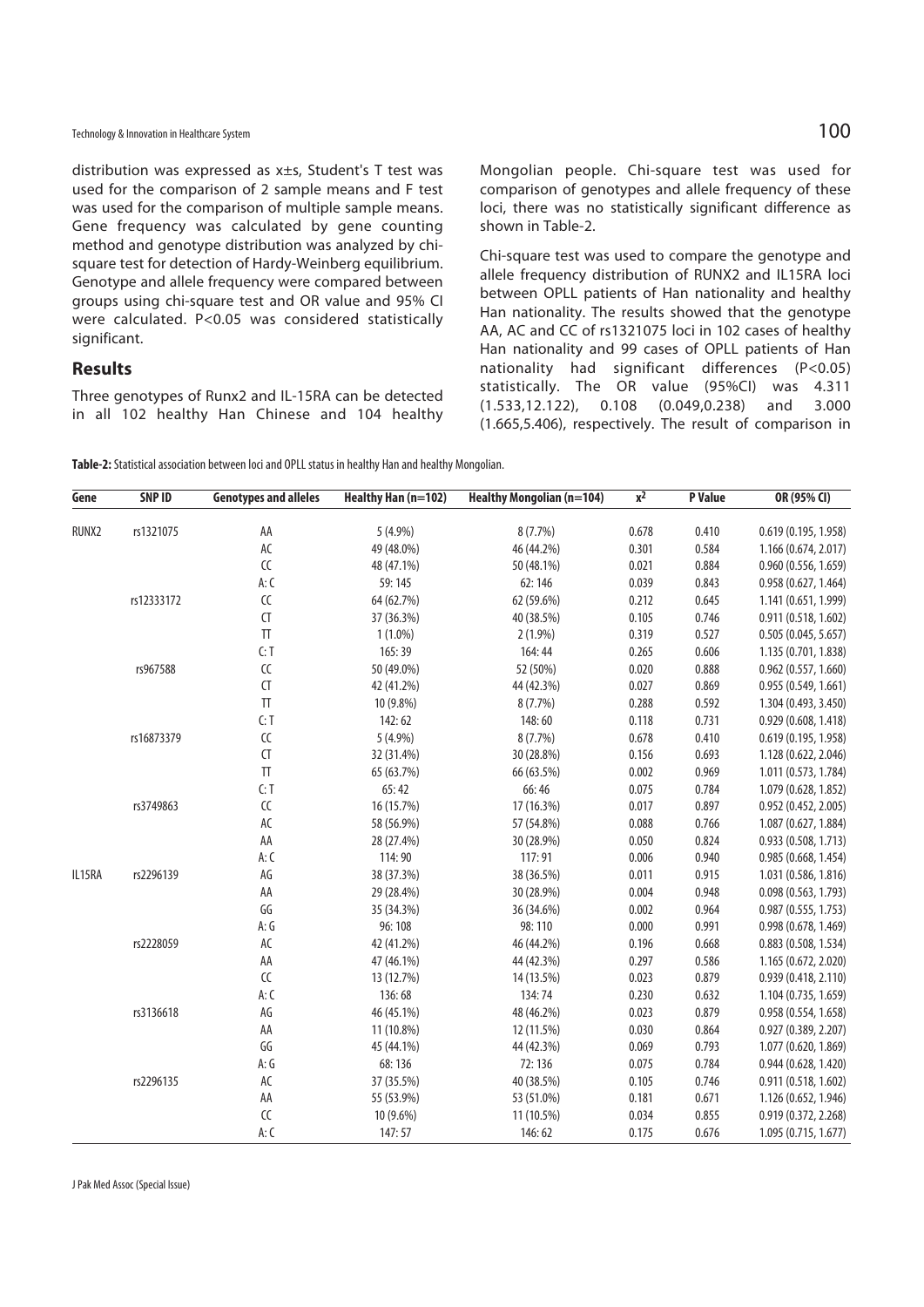| Gene   | <b>SNP ID</b> | <b>Genotypes and alleles</b>                     | Healthy Han (n=102) | Patient Han (n=99) | $x^2$  | <b>P</b> Value | OR (95% CI)           |
|--------|---------------|--------------------------------------------------|---------------------|--------------------|--------|----------------|-----------------------|
| RUNX2  | rs1321075     | AA                                               | $5(4.9\%)$          | 18 (18.2%)         | 8.743  | 0.003          | 4.311 (1.533, 12.122) |
|        |               | AC                                               | 49 (48.0%)          | $9(9.1\%)$         | 37.123 | 0.000          | 0.108(0.049, 0.238)   |
|        |               | ${\sf CC}$                                       | 48 (47.1%)          | 72 (72.7%)         | 13.758 | 0.000          | 3.000 (1.665, 5.406)  |
|        |               | A: C                                             | 59:145              | 45:153             | 2.010  | 0.156          | 0.723(0.461, 1.133)   |
|        | rs12333172    | ${\sf CC}$                                       | 64 (62.7%)          | 48 (48.5%)         | 4.141  | 0.042          | 0.559(0.318, 0.981)   |
|        |               | CT                                               | 37 (36.3%)          | 50 (50.5%)         | 4.144  | 0.042          | 1.793 (1.020, 3.151)  |
|        |               | $\Pi$                                            | $1(1.0\%)$          | $1(1.0\%)$         | 0.000  | 0.983          | 1.031 (0.064, 16.707) |
|        |               | C: T                                             | 165:39              | 146:52             | 2.929  | 0.087          | 0.664(0.414, 1.063)   |
|        | rs967588      | ${\sf CC}$                                       | 50 (49.0%)          | 52 (52.5%)         | 0.247  | 0.619          | 1.151 (0.662, 2.001)  |
|        |               | CT                                               | 42 (41.2%)          | 38 (38.4%)         | 0.164  | 0.686          | 0.890(0.506, 1.566)   |
|        |               | $\ensuremath{\mathsf{T}}\ensuremath{\mathsf{T}}$ | 10 (9.8%)           | $9(9.1\%)$         | 0.030  | 0.863          | 0.920(0.357, 2.370)   |
|        |               | C: T                                             | 142:62              | 142:56             | 0.216  | 0.642          | 1.107 (0.720, 1.701)  |
|        | rs16873379    | ${\sf CC}$                                       | 5 (4.9%)            | $4(4.0\%)$         | 0.087  | 0.768          | 0.817(0.213, 3.135)   |
|        |               | CT                                               | 32 (31.4%)          | 28 (28.3%)         | 0.229  | 0.632          | 0.863(0.471, 1.580)   |
|        |               | $\ensuremath{\mathsf{T}}\ensuremath{\mathsf{T}}$ | 65 (63.7%)          | 67 (67.7%)         | 0.348  | 0.555          | 1.192 (0.665, 2.136)  |
|        |               | C: T                                             | 65:42               | 36:162             | 0.372  | 0.542          | 0.857(0.522, 1.407)   |
|        | rs3749863     | ${\sf CC}$                                       | 16 (15.7%)          | 15 (15.2%)         | 0.011  | 0.916          | 0.960(0.446, 2.064)   |
|        |               | AC                                               | 58 (56.9%)          | 54 (54.5%)         | 0.109  | 0.741          | 0.910 (0.522, 1.589)  |
|        |               | AA                                               | 28 (27.4%)          | 30 (30.3%)         | 0.199  | 0.655          | 1.149 (0.624, 2.116)  |
|        |               | A: C                                             | 114:90              | 114:84             | 0.117  | 0.732          | 1.071 (0.722, 1.590)  |
| IL15RA | rs2296139     | AG                                               | 38 (37.3%)          | 46 (46.5%)         | 1.752  | 0.186          | 1.462 (0.832, 2.567)  |
|        |               | AA                                               | 29 (28.4%)          | 16 (16.2%)         | 4.353  | 0.037          | 0.485(0.244, 0.964)   |
|        |               | GG                                               | 35 (34.3%)          | 37 (37.3%)         | 0.205  | 0.651          | 1.142 (0.642, 2.034)  |
|        |               | A:G                                              | 96:108              | 78:120             | 2.405  | 0.121          | 0.731 (0.492, 1.087)  |
|        | rs2228059     | AC                                               | 42 (41.2%)          | 40 (40.4%)         | 0.012  | 0.911          | 0.969 (0.552, 1.700)  |
|        |               | AA                                               | 47 (46.1%)          | 45 (45.5%)         | 0.008  | 0.929          | 0.975 (0.560, 1.699)  |
|        |               | ${\sf CC}$                                       | 13 (12.7%)          | 14 (14.1%)         | 0.084  | 0.772          | 1.128 (0.501, 2.538)  |
|        |               | A: C                                             | 136:68              | 130:68             | 0.046  | 0.831          | 0.956(0.632, 1.445)   |
|        | rs3136618     | AG                                               | 46 (45.1%)          | 40 (40.4%)         | 0.452  | 0.501          | 0.825 (0.472, 1.444)  |
|        |               | AA                                               | 11 (10.8%)          | 14 (14,1%)         | 0.520  | 0.471          | 1.363 (0.586, 3.166)  |
|        |               | GG                                               | 45 (44.1%)          | 45 (45.5%)         | 0.036  | 0.849          | 1.056 (0.605, 1.841)  |
|        |               | A: G                                             | 68:136              | 68:130             | 0.046  | 0.831          | 1.046 (0.692, 1.582)  |
|        | rs2296135     | AC                                               | 37 (35.5%)          | 32 (32.3%)         | 0.348  | 0.555          | 0.839 (0.468, 1.504)  |
|        |               | AA                                               | 55 (53.9%)          | 58 (58.6%)         | 0.444  | 0.505          | 1.209 (0.692, 2.112)  |
|        |               | CC                                               | 10 (9.6%)           | $9(9.1\%)$         | 0.030  | 0.863          | 0.920 (0.357, 2.370)  |
|        |               | A: C                                             | 147:57              | 148:50             | 0.327  | 0.542          | 1.148 (0.737, 1.788)  |

**Table-3:** Statistical association between loci and OPLL status in healthy and Patient Han.

genotype CC, TT of rs12333172 showed significant differences (P<0.05), the OR value (95%CI) was 0.559(0.318,0.981), 1.793(1.020,3.151), respectively. For rs2296139, significant differences (P<0.05) was detected only in genotype AA and the OR value (95%CI) was 0.485(0.244,0.964). There was no significant difference detected in genotype or allele frequency of other loci (Table-3).

The rs1321075 loci of RUNX2 and IL15RA in OPLL patients of Han nationality and healthy Han nationality were also performed for chi-square test to compare genotype and allele frequency distribution. Results showed the OR value (95% CI) of allele C was 0.623 (0.395, 0.981) and had significant difference. The comparison results of genotype and allele frequency of rs16873379 showed that the difference between CT and TT was statistically significant (P<0.05). The OR value (95%CI) was 2.677 (1.498, 4.783) and 0.279 (0.156, 0.499), respectively. The OR value (95%CI) of allele C was 2.481(1.608,3.827). The comparison of genotype and allele frequency of rs2296139 showed that the difference of AA genotype was statistically significant (P<0.05), and the OR value (95%ci) was 0.446 (0.223,0.893). However, there was no statistically significant difference (p>.05) in genotype and allele frequency of other loci between the two groups, these results were shown in Table-4.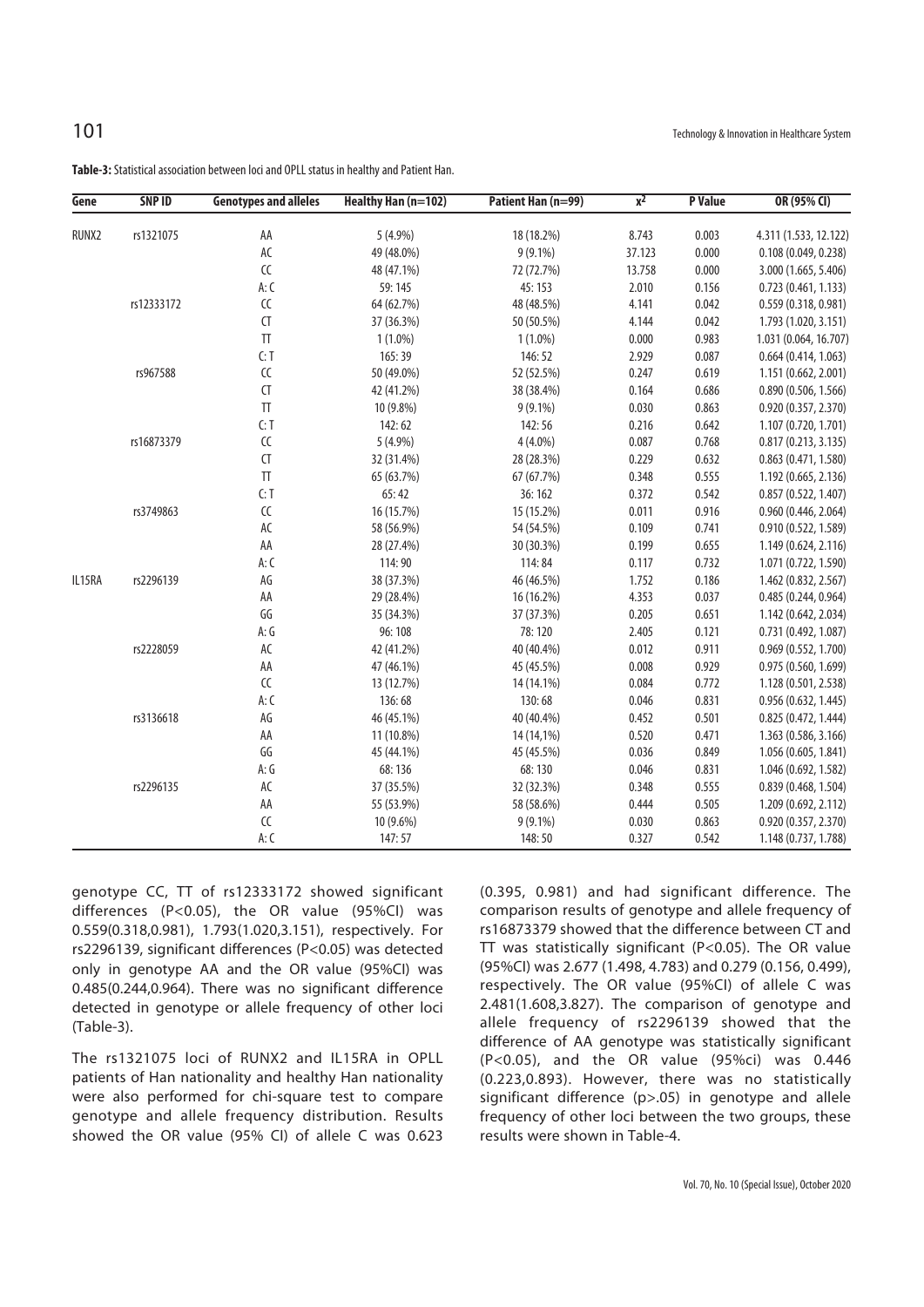| Table-4. Statistical association between loci and OPLL status in healthy and patient Mongolian. |  |  |
|-------------------------------------------------------------------------------------------------|--|--|
|-------------------------------------------------------------------------------------------------|--|--|

| Gene   | SNP ID     | <b>Genotypes and alleles</b>                     | Patient (n=98) | Healthy (n=104) | $\overline{x^2}$ | <b>P</b> Value | OR (95% CI)          |
|--------|------------|--------------------------------------------------|----------------|-----------------|------------------|----------------|----------------------|
| RUNX2  | rs1321075  | AA                                               | $3(3.1\%)$     | $8(7.7\%)$      | 2.102            | 0.147          | 0.379 (0.098, 1.472) |
|        |            | AC                                               | 35 (35.7%)     | 46 (44.2%)      | 1.524            | 0.217          | 0.700 (0.398, 1.234) |
|        |            | CC                                               | 60 (61.2%)     | 50 (48.1%)      | 3.517            | 0.061          | 1.705 (0.975, 2.984) |
|        |            | A: C                                             | 41:155         | 62:146          | 4.198            | 0.040          | 0.623 (0.395, 0.981) |
|        | rs12333172 | ${\sf CC}$                                       | 69 (70.4%)     | 62 (59.6%)      | 2.578            | 0.108          | 1.612 (0.898, 2.892) |
|        |            | $\mathsf{C}\mathsf{T}$                           | 28 (28.6%)     | 40 (38.5%)      | 2.210            | 0.137          | 0.640(0.355, 1.155)  |
|        |            | $\ensuremath{\mathsf{T}}\ensuremath{\mathsf{T}}$ | $1(1.0\%)$     | $2(1.9\%)$      | 0.281            | 0.596          | 0.526 (0.047, 5.892) |
|        |            | C: T                                             | 166:30         | 164:44          | 2.306            | 0.129          | 1.485 (0.890, 2.477) |
|        | rs967588   | ${\sf CC}$                                       | 40 (40.8%)     | 52 (50%)        | 1.716            | 0.190          | 0.690 (0.395, 1.203) |
|        |            | CT                                               |                |                 |                  | 0.822          |                      |
|        |            | $\ensuremath{\mathsf{T}}\ensuremath{\mathsf{T}}$ | 43 (43.9%)     | 44 (42.3%)      | 0.051            | 0.089          | 1.066(0.611, 1.861)  |
|        |            |                                                  | 15 (15.3%)     | 8(7.7%)         | 2.899            |                | 2.169 (0.876, 5.371) |
|        |            | C: T                                             | 123:73         | 148:60          | 3.223            | 0.073          | 0.683(0.450, 1.036)  |
|        | rs16873379 | ${\sf CC}$                                       | 15 (15.3%)     | 8(7.7%)         | 2.899            | 0.089          | 2.169 (0.876, 5.371) |
|        |            | CT                                               | 51 (52.0%)     | 30 (28.8%)      | 11.301           | 0.001          | 2.677 (1.498, 4.783) |
|        |            | $\ensuremath{\mathsf{T}}\ensuremath{\mathsf{T}}$ | 32 (32.7%)     | 66 (63.5%)      | 19.173           | 0.000          | 0.279(0.156, 0.499)  |
|        |            | C: T                                             | 81:115         | 46:162          | 17.279           | 0.000          | 2.481 (1.608, 3.827) |
|        | rs3749863  | ${\sf CC}$                                       | 15 (15.3%)     | 17 (16.3%)      | 0.041            | 0.840          | 0.925(0.434, 1.971)  |
|        |            | AC                                               | 52 (53.1%)     | 57 (54.8%)      | 0.062            | 0.803          | 0.932(0.536, 1.621)  |
|        |            | AA                                               | 31 (31.6%)     | 30 (28.9%)      | 0.186            | 0.666          | 1.141 (0.626, 2.082) |
|        |            | A: C                                             | 114:82         | 117:91          | 0.151            | 0.698          | 1.081 (0.729, 1.604) |
| IL15RA | rs2296139  | AG                                               | 47 (48.0%)     | 38 (36.5%)      | 2.700            | 0.100          | 1.601 (0.912, 2.809) |
|        |            | AA                                               | 15 (15.3%)     | 30 (28.9%)      | 5.342            | 0.021          | 0.446(0.223, 0.893)  |
|        |            | GG                                               | 36 (36.7%)     | 36 (34.6%)      | 0.099            | 0.753          | 1.097 (0.616, 1.951) |
|        |            | A:G                                              | 77:119         | 98:110          | 2.519            | 0.112          | 0.726 (0.489, 1.078) |
|        | rs2228059  | AC                                               | 42 (42.9%)     | 46 (44.2%)      | 0.039            | 0.844          | 0.946(0.542, 1.650)  |
|        |            | AA                                               | 45 (45.9%)     | 44 (42.3%)      | 0.267            | 0.605          | 1.158 (0.664, 2.019) |
|        |            | ${\sf CC}$                                       | 11 (11.2%)     | 14 (13.5%)      | 0.233            | 0.629          | 0.813 (0.350, 1.888) |
|        |            | A: C                                             | 132:64         | 134:74          | 0.384            | 0.536          | 1.139 (0.754, 1.720) |
|        | rs3136618  | AG                                               | 45 (45.9%)     | 48 (46.2%)      | 0.001            | 0.937          | 0.991 (0.569, 1.723) |
|        |            | AA                                               | 12 (12.2%)     | 12 (11.5%)      | 0.024            | 0.877          | 1.070 (0.456, 2.509) |
|        |            | GG                                               | 41 (41.8%)     | 44 (42.3%)      | 0.005            | 0.946          | 0.981(0.561, 1.715)  |
|        |            | A:G                                              | 69:127         | 72:136          | 0.015            | 0.901          | 1.026 (0.682, 1.545) |
|        | rs2296135  | AC                                               | 42 (42.9%)     | 40 (38.5%)      | 0.404            | 0.525          | 1.200 (0.684, 2.106) |
|        |            | AA                                               | 48 (49.0%)     | 53 (51.0%)      | 0.079            | 0.778          | 0.924 (0.532, 1.6040 |
|        |            | $\epsilon$                                       | 8(8.2%)        | 11 (10.5%)      | 0.345            | 0.557          | 0.752(0.289, 1.954)  |
|        |            | A: C                                             | 138:58         | 146:62          | 0.002            | 0.962          | 1.010 (0.659, 1.549) |

# **Discussion**

OPLL is a common disease in Japanese and Asians. The prevalence rate is 1.9% to 4.3% in Japanese, 3.6% in Korea and 2.8% in Taiwan Chinese while the prevalence rate is only 0.12% in White people from North America.5,6 Li's study showed prevalence of OPLL in Northern Chinese to be 0.44- 8.92%.7 The prevalence of OPLL in the immediate and other relatives of cervical vertebra OPLL patients in Japanese is 23% and 22% respectively in 1981, and in the general population the rate is only 3.7%.8 These results manifest that cervical OPLL may be an inherited disease. In the investigated population, the racial segregation rate in siblings is 0.26, which is greater than 0.25, the theoretical maximum of recessive characteristics. Therefore, OPLL was speculated as a dominant genetic disease. Terayama's<sup>9</sup>

investigation of 347 families of OPLL patients with a total of 1030 family members showed that the parents of patients with radiological manifestations of OPLL accounted for 26.5%, and 28.89% were in siblings, which was consistent with characteristics of autosomal dominant genes. In 2003, Tanaka et al.10 performed the whole-genome scan of 142 Japanese OPLL patients and the results showed that 1p, 6p, 11q, 14q, 16q and 21q might be the susceptibility gene region of OPLL, and the microsatellite marker D21S1903 located at 21q22-3 had a strong correlation with OPLL. At present, the suspected susceptibility genes of OPLL included 11 a2 (COL11A2) collagen, collagen 6 A1 (COL6A1) and extracellular focal nucleic acid phosphatase/ phosphodiesterase 1 (ENPP1), BMP - 2 (BMP-2), leptin receptor, transforming growth factor β (TGF-β), human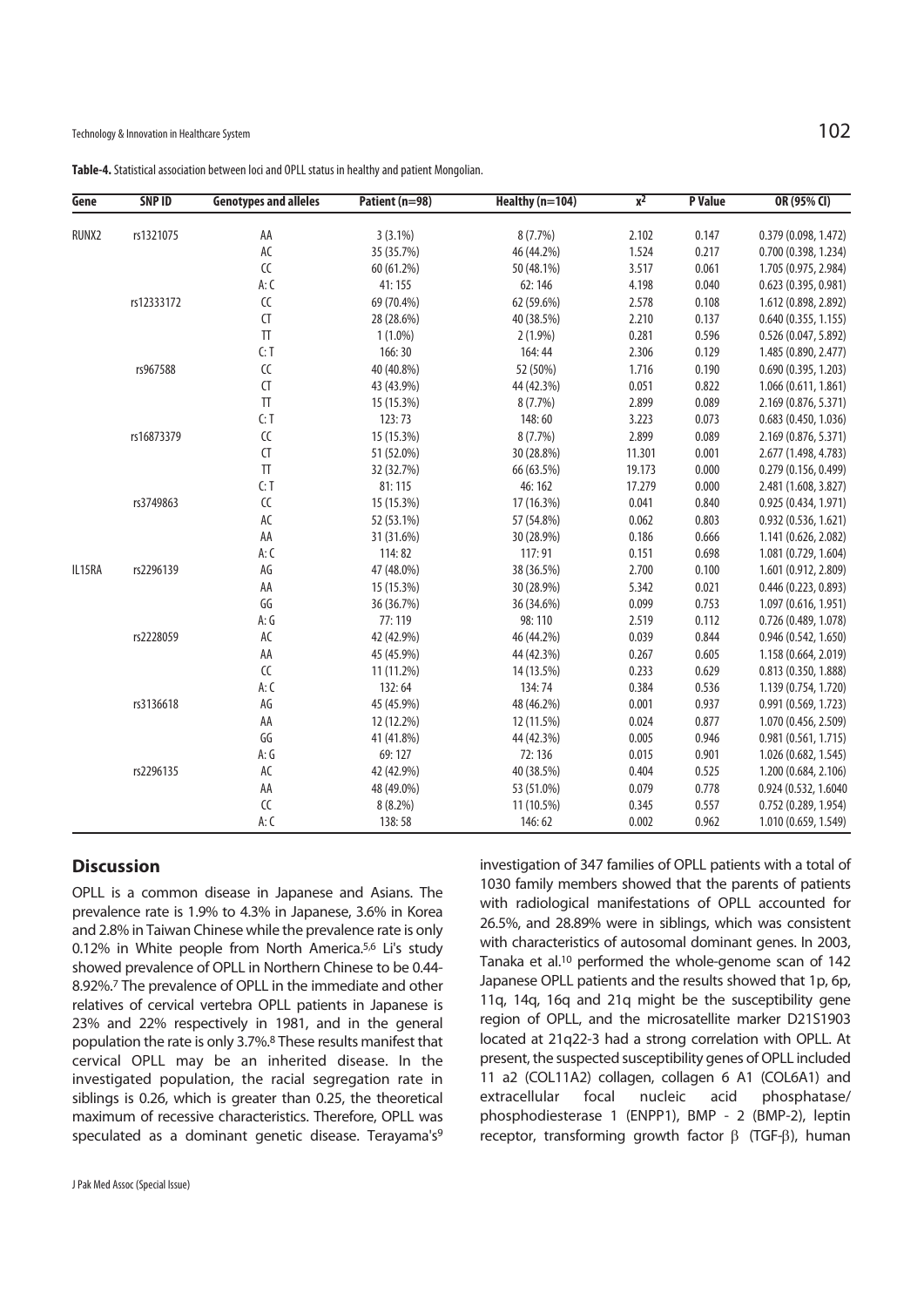leukocyte antigen (HLA), retinoic acid X receptor β (RXRβ), estrogen receptor, interleukin 1 (IL-1), Runt related transcription factor 2 (Runx2), angiogenin - 1 (angiopoietin-1) and g-protein coupled with purine receptor P2Y 1 (P2RY1) et al.<sup>11</sup> In 2016, Chen et al.<sup>12</sup> detected 11 known pathogenic genes of OPLL by target gene sequencing, the results showed COL11A2 conferred to be an OPLL-related gene.

Transcription factors in the Runx family participate in coordination of various processes of cell development, such as cell proliferation, differentiation, and lineage specific differentiation. The name of RUNX gene derived from the developmental regulatory gene runt, which was considered to be a key for early embryo segmentation. Transcription factors of the Runx included Runx1, Runx2 and Runx3. Runx2 is a major regulator of bone development and plays a variety of roles in the regulation and differentiation of osteoblasts and chondrocytes lineages.13 In the soft tissue, mesenchymal stem cells (MSCs) differentiate into osteoblasts and formed bones, matured osteoblasts form osteocytes and bone finally, this process named intramembrane ossification. Runx2 is a specific transcription regulator for differentiation of mesenchymal stem cells into osteoblasts. The differentiation of cartilage is regulated by RUNX2 and RUNX3.13 Kishiya et al.14 detected expression of RUNX2 by DNA microarray, and the results showed RUNX2 gene expression were enhanced in patients with ligament ossification. In the ossified posterior longitudinal ligament cells cultured in vitro, RNAi was used to inhibit the expression of Runx gene, the results showed the expression of angiogenin-1 in ossified cells was significantly down-regulated, while the expression in normal cells showed no significant change. These results suggested that angiogenin-1 promoted the ectopic ossification of spinal ligaments. In Liu's<sup>15</sup> study, the expression of COL6A1, Runx2, bmp-2 and VDR4 in 82 OPLL patients and 118 healthy people were detected, the results showed the RS1321075 and RS12333172 of Runx2 were strongly correlated with OPLL.

Interleukin 15 (IL-15) is another important T-cell growth factor reported after IL-2, IL-15 has a wide range of biological activities and has been proved to play a unique role in some clinical diseases. The  $\alpha$  subunit of IL-15 receptor (IL-15R $\alpha$ ) is part of the heterologous trimer of IL-15 receptor (IL-15Rαβγ). Involved in the composition of high specificity and affinity receptors, IL-15 $\alpha$  can bind IL-15 with high affinity without the involvement of subunits  $β$  and  $γ$ . IL-15  $α$  is beneficial to immune development and function, the high affinity with IL-15 makes IL15Rα play an important role in signal transduction of IL-15. IL15RA is an important component of proinflammatory signal transduction, which is involved in various physiological and metabolic processes. The expressions of IL-15 and IL15RA increased dramatically in the mild inflammation caused by sports injuries,16 and also

increased chronically in some pathological conditions such as rheumatoid arthritis, especially in the synovial fluid.17 Petrovic-rackov et al.<sup>18</sup> reported that expression of IL-15 in serum and synovial fluid in patients with osteoarthritis and rheumatoid arthritis were significantly higher than those in patients with osteoarthritis, and the expression of IL-15 is also associated with disease activity. Single nucleotide polymorphisms (SNPs) of the IL15RA gene are associated with bone mass.<sup>18</sup> Emanuele Loro's<sup>19</sup> study demonstrated that IL15RA was necessary to ensure effective combination of osteoblasts/ osteoclasts, which determined the phosphoric acid homeostasis and mineralization of osteoblasts, especially for mineralization of cortical bone.

In 2011, Kim et al.<sup>20</sup> first reported that the polymorphism of IL15RA (rs2228059, Asn182Thr) might be responsible for OPLL in Korean people by analyzing expression of IL15RA in 166 OPLL patients and 230 healthy controls. Guo et al.21 also demonstrated that the polymorphism of IL15RA (rs2228059, Asn182Thr) was a susceptibility factor for OPLL by comparing its expression in 235 Han OPLL patients and 250 Han healthy people.

In this study, gene sequencing was used to detect polymorphism of Runx2 and IL15RA in 99 Han OPLL patients and 98 Mongolian OPLL patients in Inner Mongolia. The results showed that rs1321075 and rs2296139 sites were associated with occurrence OPLL in both Han and Mongolian patients.22,23 In Han people, the differences of AA, AC and CC genotypes of rs1321075 were statistically significant (P<0.05), and the OR values (95%CI) were 4.311(1.533,12.122), 0.108 (0.049,0.238) and 3.000 (1.665,5.406) in these genotypes, respectively. In Mongolian population, the OR value (95%CI) of allele A at rs1321075 was 0.623 (0.395, 0.981), the difference was statistically significant.24,25 The difference of rs2296139 between Han nationality and Mongolian nationality was statistically significant (P<0.05), and the OR value (95%CI) was 0.485 (0.244, 0.964) and 0.446 (0.223, 0.893), respectively. There were statistically significant differences in genotype CC and CT of rs12333172 in Han population (P<0.05), and the OR value (95%CI) of genotype CC and CT was 0.559 (0.318, 0.981) and 1.793 (1.020, 3.151), respectively. The genotypes of rs16873379 in Mongolian population were compared and the difference between CT and  $\Pi$  genotypes was statistically significant (P<0.05). The OR value (95%CL) was 2.677 (1.498, 4.783) and 0.279 (0.156,0.499), respectively. The OR value (95%ci) of allele C was 2.481 (1.608,3.827). No statistically significant difference (p>.05) were detected in genotype and allele frequency of other loci.

### **Conclusions**

As a conclusion, the polymorphism of rs1321075 and